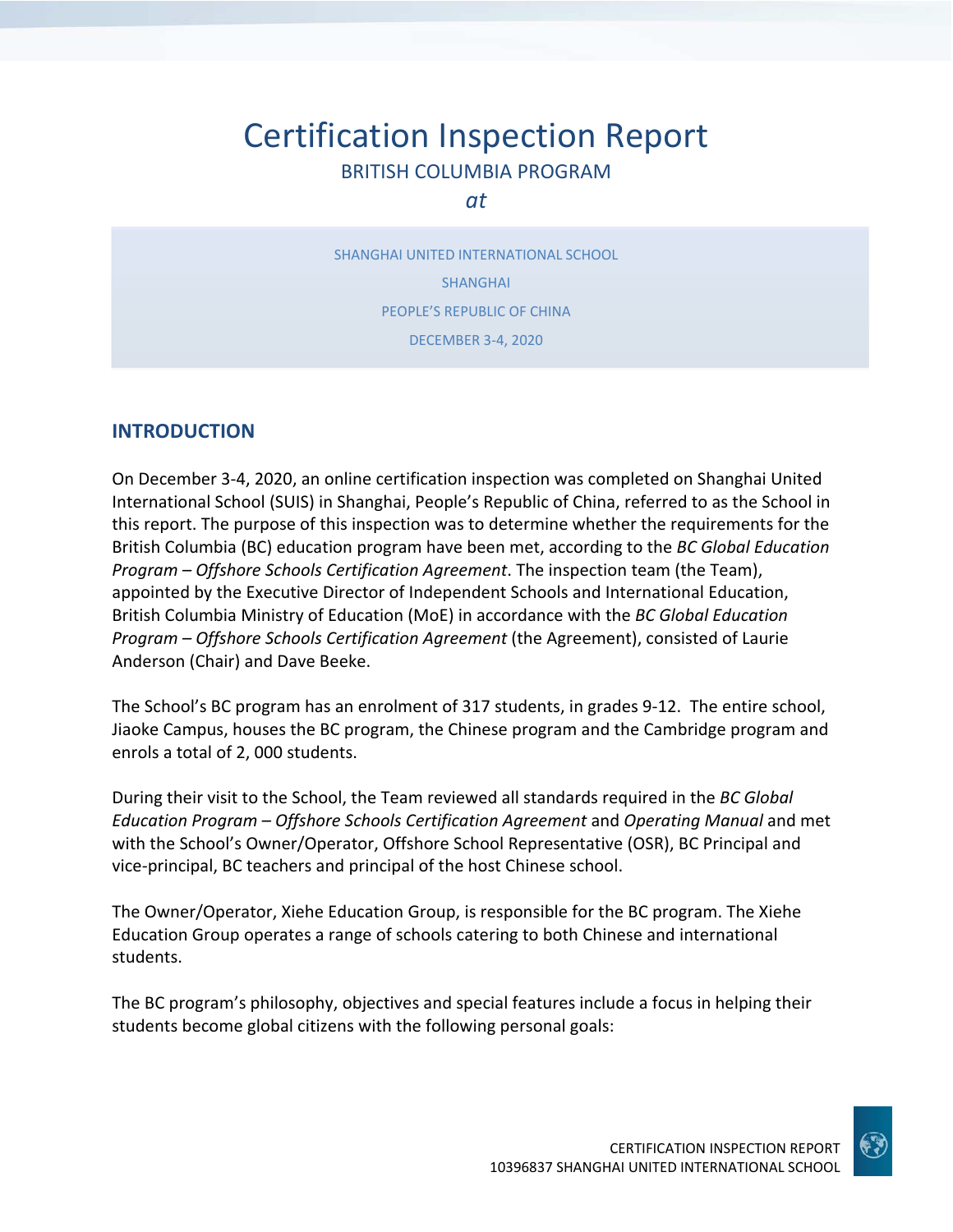a) exhibit high ethical standards; b) perform community service; c) act in a responsible manner, d) display a sense of fairness, e) demonstrate leadership skills and attitudes; and f) be accepting of a progressive view of social change: all taught in an "East Meets West" context.

The Team would like to thank Shanghai United International School for its hospitality, cooperation and preparedness for the inspection visit.

| report.                                                            |                                     |                               | The School has satisfactorily addressed requirements contained in the previous inspection |
|--------------------------------------------------------------------|-------------------------------------|-------------------------------|-------------------------------------------------------------------------------------------|
| Requirement<br>Met                                                 | $\Box$ Requirement<br>Partially Met | $\Box$ Requirement<br>Not Met | $\boxtimes$ Not<br>Applicable                                                             |
| Comment:<br>The School had no requirements in the previous report. |                                     |                               |                                                                                           |

#### **BUSINESS PLAN 1.0**

| The Owner/Operator has submitted a business plan to the BC Ministry of Education,<br>confirming the sustainability of the program.                                                                                                                                                                                                        |                                     |                        |  |
|-------------------------------------------------------------------------------------------------------------------------------------------------------------------------------------------------------------------------------------------------------------------------------------------------------------------------------------------|-------------------------------------|------------------------|--|
| $\boxtimes$ Requirement<br>Met                                                                                                                                                                                                                                                                                                            | Requirement<br><b>Partially Met</b> | Requirement<br>Not Met |  |
| Comment:<br>The primary aim of the School is to reach their enrolment target of 360 students. The<br>School's established reputation and its impressive track record of graduates offered<br>placements at overseas universities, often with scholarships, will be important assets as it re-<br>activates its growth plan post-pandemic. |                                     |                        |  |
| Commendation:<br>The Owner/Operator is commended for working closely with the School's administrative<br>team providing strong support to develop the School into a highly reputable, established<br>international school in Shanghai.                                                                                                    |                                     |                        |  |

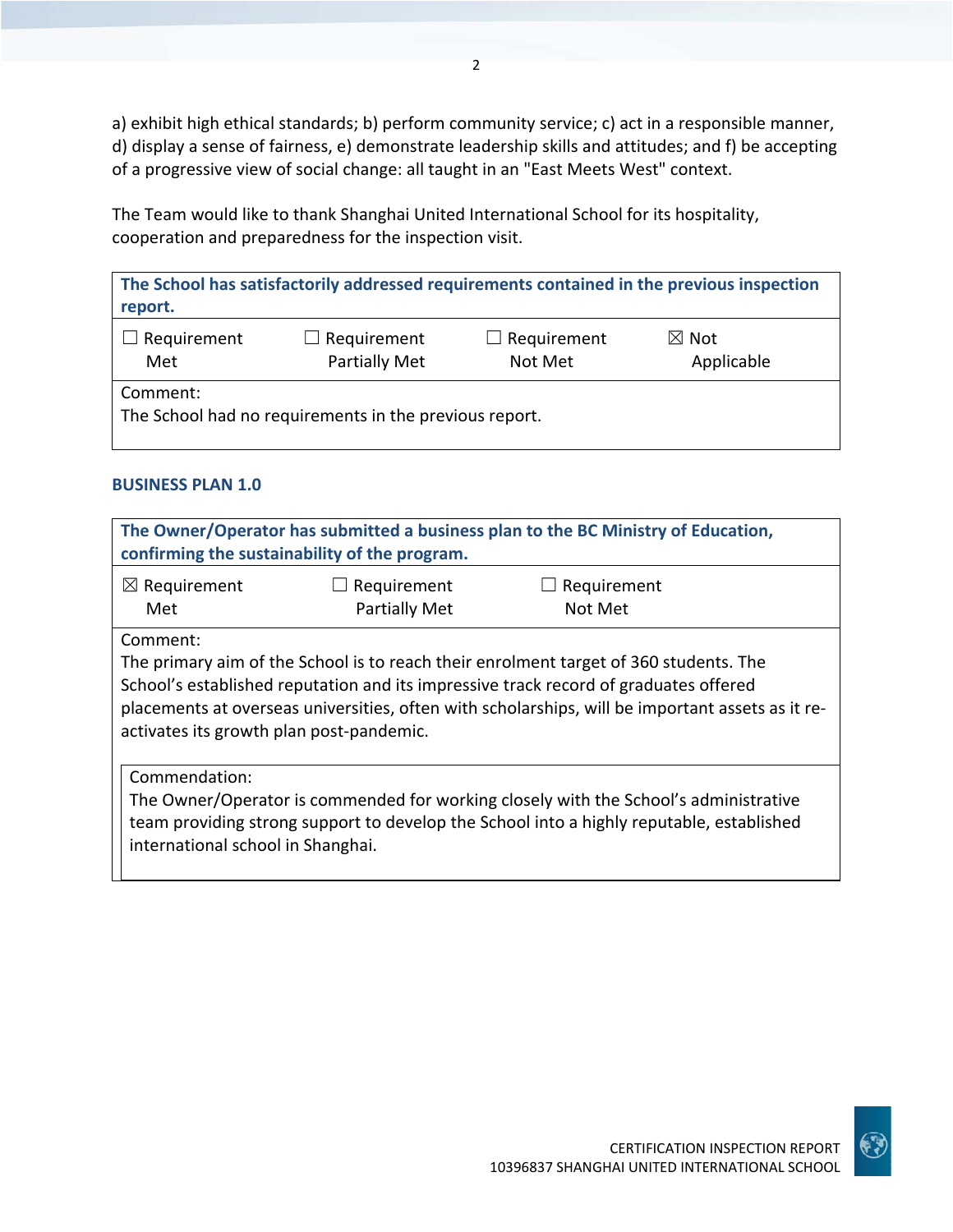#### **INSPECTION CATALOGUE 2.0**

**2.02 The Owner/Operator meets all requirements as set forth in the BC Global Education Program Offshore Schools Certification Agreement (the Agreement).**  $<sup>2</sup>$  Requirement</sup>  $\Box$  Requirement  $\Box$  Requirement

| $\approx$ nequilement | $\Box$ nequilement   | $\Box$ nequilement |
|-----------------------|----------------------|--------------------|
| Met                   | <b>Partially Met</b> | Not Met            |
|                       |                      |                    |

Comment:

The School meets all of the requirements outlined in the Agreement. When the Team met with the representative from the Xiehe Education Group, the group's plans for expansion in other locations was discussed.

| 2.03 The Owner/Operator has written approval from the appropriate government entity to<br>operate the offshore school, as outlined in section 5.03 of the Agreement. |  |  |  |
|----------------------------------------------------------------------------------------------------------------------------------------------------------------------|--|--|--|
| $\boxtimes$ Requirement<br>$\Box$ Requirement<br>Requirement<br>$\overline{\phantom{a}}$<br><b>Partially Met</b><br>Met<br>Not Met                                   |  |  |  |
| Comment:<br>The School has documented approval from the Shanghai educational authorities to operate<br>an offshore school at the current location.                   |  |  |  |

| 2.04-2.05 The School meets local building, safety and cafeteria codes and regulations. The<br>facilities are deemed to be suitable to support the BC program. |  |                                                                                                                                                                                                                                                                                                                                                                                 |  |
|---------------------------------------------------------------------------------------------------------------------------------------------------------------|--|---------------------------------------------------------------------------------------------------------------------------------------------------------------------------------------------------------------------------------------------------------------------------------------------------------------------------------------------------------------------------------|--|
| $\boxtimes$ Requirement<br>Requirement<br>Requirement<br>$\overline{\phantom{a}}$<br>Partially Met<br>Met<br>Not Met                                          |  |                                                                                                                                                                                                                                                                                                                                                                                 |  |
| Comment:<br>of an earthquake.                                                                                                                                 |  | The School has had formal building occupancy approval dating back to 2000. There are<br>documents showing that the School is in compliance with local fire, food safety and building<br>regulations. The School has a current and comprehensive emergency preparation plan in<br>place, and the School conducts monthly fire drills and "drop procedures" in the unlikely event |  |

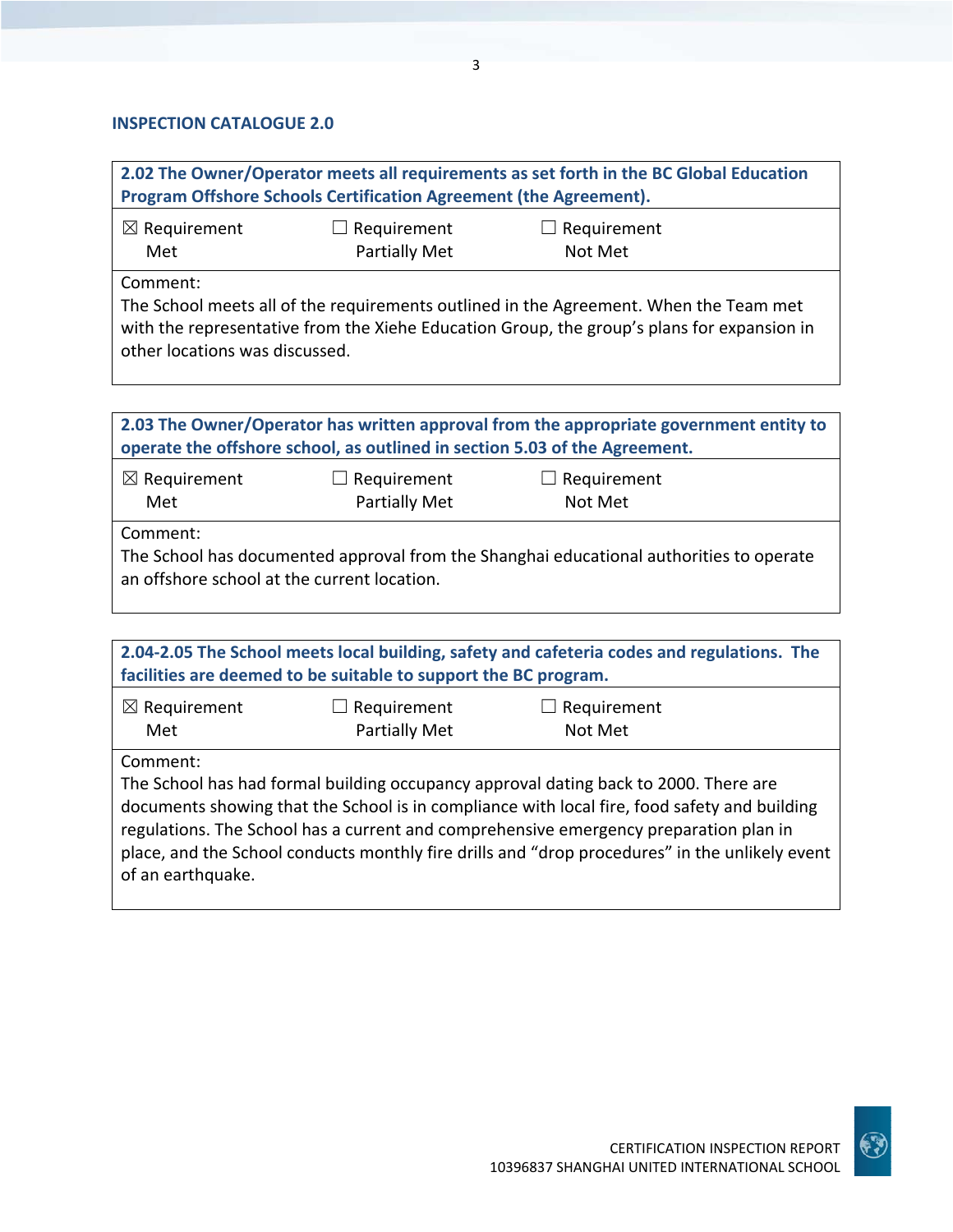**2.06 Offshore School Representative (OSR) ‐ The Owner/Operator must appoint an individual to act as offshore school representative. This individual must be confirmed by the province and must meet all of the requirements set out in section 14 of the Agreement.** ☒ Requirement Met  $\Box$  Requirement Partially Met  $\Box$  Requirement Not Met Comment: The Offshore School Representative (OSR) is a very experienced and supportive representative (connected to the School for 8 years). As the formal principal of the School, the OSR is very familiar with its operations and the Owner/Operator. **2.07 The Principal meets the requirements as outlined in section 2.07 of the inspection**

| catalogue for offshore schools.                                                                                                                        |                                            |                                                                                                                                                                                               |
|--------------------------------------------------------------------------------------------------------------------------------------------------------|--------------------------------------------|-----------------------------------------------------------------------------------------------------------------------------------------------------------------------------------------------|
| $\boxtimes$ Requirement<br>Met                                                                                                                         | $\Box$ Requirement<br><b>Partially Met</b> | Requirement<br>Not Met                                                                                                                                                                        |
| Comment:                                                                                                                                               |                                            | The Principal meets the requirements set out in the Inspection catalogue. In his third year in<br>the role, the Principal has extensive offshore school experience, as a teacher and as a VP. |
| Commendation:<br>The Team commends the principal and his leadership team for cultivating a healthy,<br>respectful and collegial climate in the School. |                                            |                                                                                                                                                                                               |

| 2.08 The School meets the administrative support requirements as outlined in section 2.08<br>of the inspection catalogue for offshore schools. |                                                                                                                                                                                                                                                                                          |  |  |
|------------------------------------------------------------------------------------------------------------------------------------------------|------------------------------------------------------------------------------------------------------------------------------------------------------------------------------------------------------------------------------------------------------------------------------------------|--|--|
| $\boxtimes$ Requirement<br>$\Box$ Requirement<br>$\Box$ Requirement<br><b>Partially Met</b><br>Met<br>Not Met                                  |                                                                                                                                                                                                                                                                                          |  |  |
| Comment:<br>support.                                                                                                                           | The School's leadership team includes a 0.75 FTE vice-principal and a 0.50 FTE Director of<br>Academics. The School also has two full time administrative assistants, as well as additional<br>translation support services from a Chinese teacher. The OSR also provides administrative |  |  |

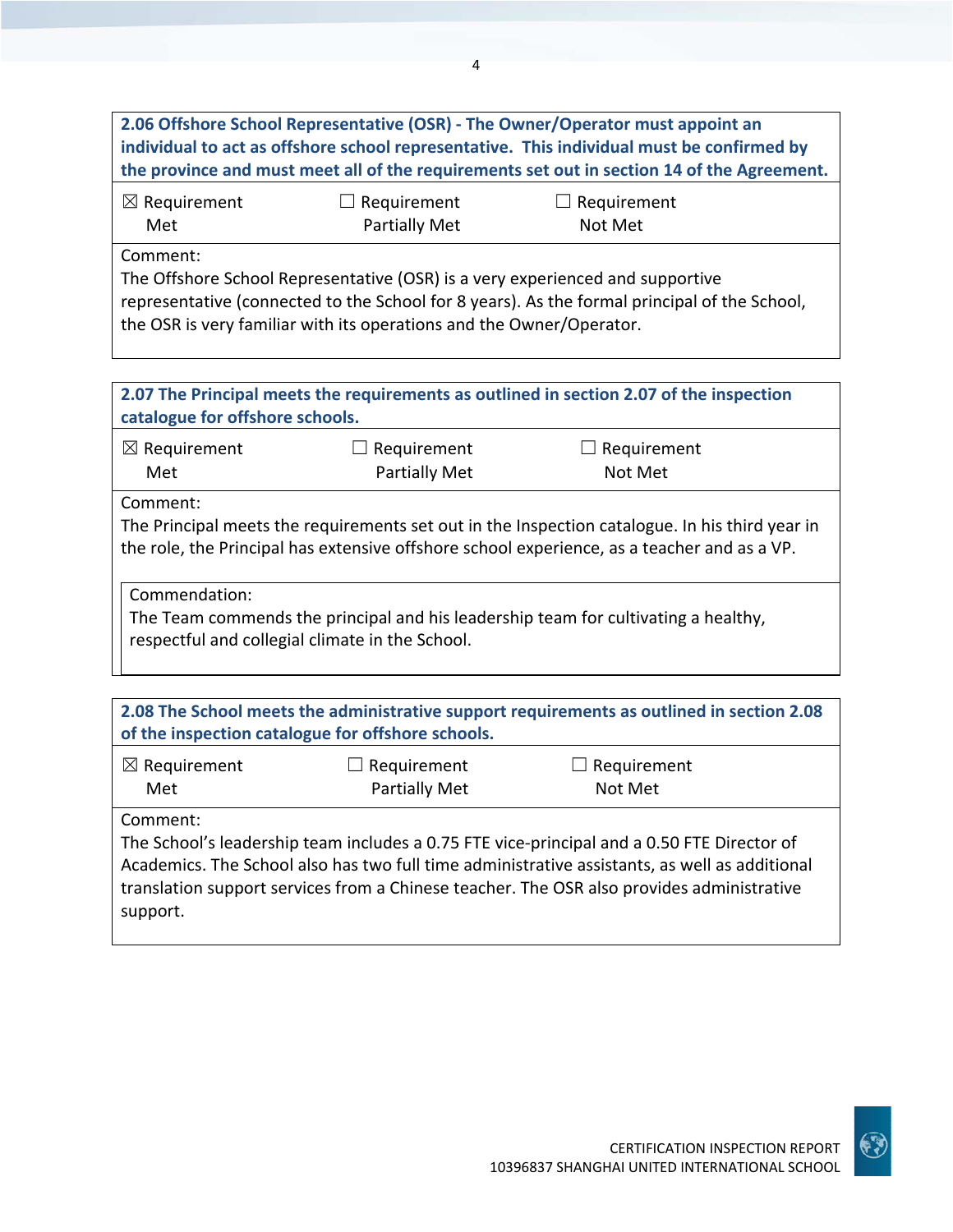**2.09 The School meets the Student Record requirements as outlined in section 2.09 of the Inspection Catalogue for offshore schools.**

| $\boxtimes$ Requirement | $\Box$ Requirement | $\Box$ Requirement |
|-------------------------|--------------------|--------------------|
| Met                     | Partially Met      | Not Met            |

Comment:

The School's records are securely and efficiently stored. The Team viewed random samples of student reports, all of them containing the required documentation, including the Ministry's updated (2020/2021) Parent Consent form. Random samples of the results of School's English language entrance examination were also reviewed.

#### **2.10‐2.18 The School meets the teacher certification requirements as outlined in sections 2.10‐2.18 of the inspection catalogue for offshore schools.** ☒ Requirement Met  $\Box$  Requirement Partially Met  $\Box$  Requirement Not Met

Comment:

The Team confirms that all authorized persons under the Agreement possess valid and current certification under the Ministry of Education.

Commendation:

The Team commends the School for maintaining extremely well organized, secure and accessible personnel files.

| 2.19 The School meets the requirements for curriculum implementation outlined in section<br>2.19 of the inspection catalogue for offshore schools. |                      |                    |
|----------------------------------------------------------------------------------------------------------------------------------------------------|----------------------|--------------------|
| $\boxtimes$ Requirement                                                                                                                            | $\Box$ Requirement   | $\Box$ Requirement |
| Met                                                                                                                                                | <b>Partially Met</b> | Not Met            |

## Comment:

The Team interviewed all teachers at each grade level to review and discuss planning, assessment, resources and assorted School‐wide matters in relation to curriculum implementation. A distinct growth mindset is evident in the administrative team and the teaching staff. Staff have been involved in a number of different professional development activities regarding the BC curriculum including departmental Pro‐D sessions, BC offshore school teacher roundtables in China, and the BCPVPA Leadership Development course. The School's collaborative and supportive culture amongst staff create opportunities for professional development with each other to develop knowledge and skill in the new curriculum and pedagogies.

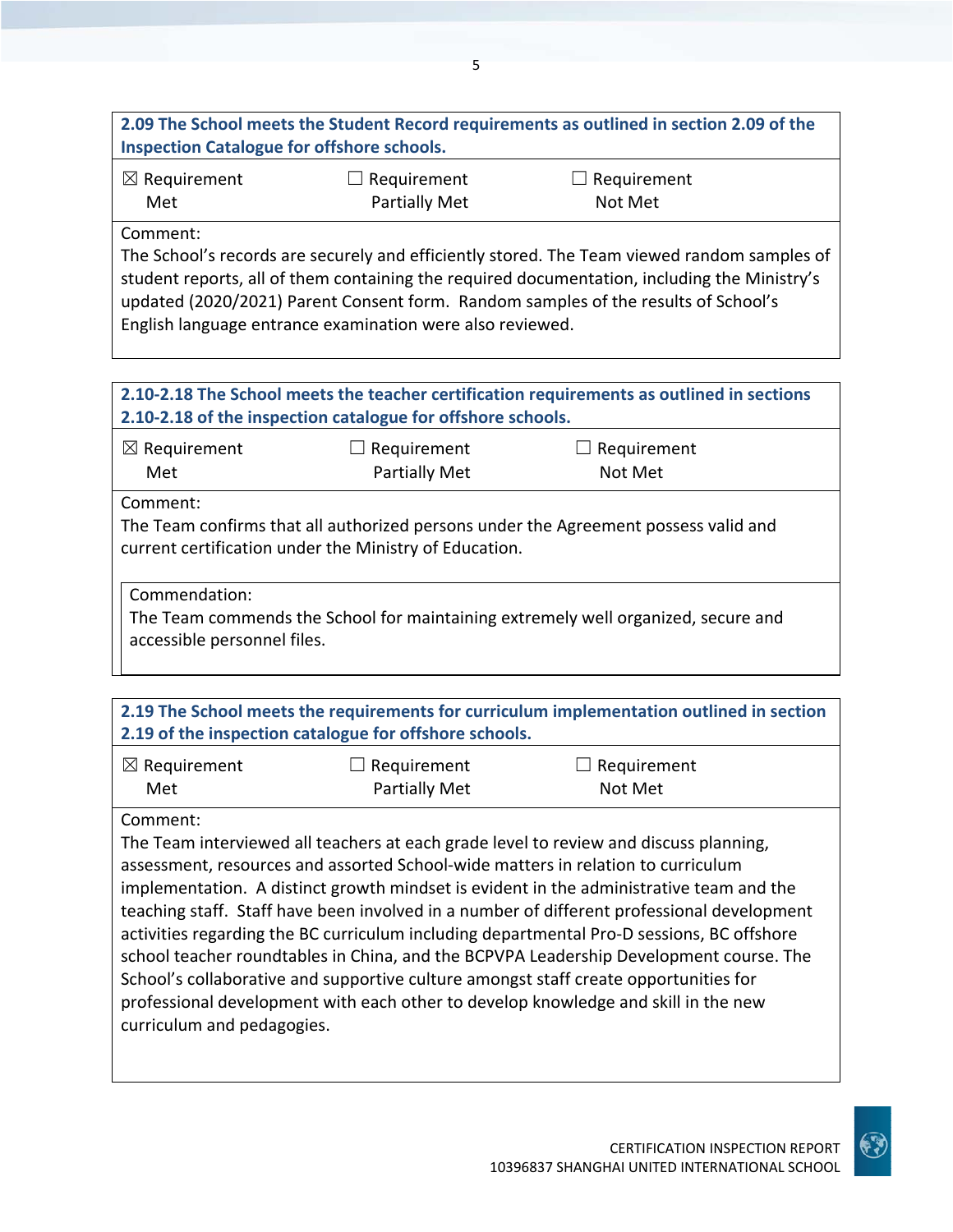Commendation:

The School is commended for a collaborative and supportive culture with a clear growth‐ mindset where staff support each other's professional development.

The School is also commended for participation in BC offshore teacher roundtable meetings as a valuable professional development opportunity.

**2.20 The School meets the requirements for English language assessment and acquisition as outlined in section 2.20 of the inspection catalogue for offshore schools.**

| $\boxtimes$ Requirement | $\Box$ Requirement | $\Box$ Requirement |
|-------------------------|--------------------|--------------------|
| Met                     | Partially Met      | Not Met            |

#### Comment:

English language development is a key focus for grade 9 students who intend to register in the BC program. Physical and Health Education 9, Social Studies 9, and English Language Arts 9 are designed to assist them with developing their English language skills. SUIS aims for small class sizes in grade 10 English Language Arts. The more English-dependent grade 10 courses are intentionally scheduled for the second semester to give opportunity for increased English language proficiency. Language proficiency is assessed every reporting period and teachers use a variety of formative and summative assessments on an ongoing basis. Language support teachers have been assigned to every homeroom.

The Team noted the high level of English language proficiency among students.

Commendation: The School is commended for developing a student‐centered schedule that emphasizes English language acquisition.

| for offshore schools.                                                                                                                                                    |                                            | 2.21(a-e) The School meets the course credit requirements (equivalency, challenge,<br>exemptions and BAA courses) as outlined in section 2.21 (a-e) of the inspection catalogue |  |
|--------------------------------------------------------------------------------------------------------------------------------------------------------------------------|--------------------------------------------|---------------------------------------------------------------------------------------------------------------------------------------------------------------------------------|--|
| $\boxtimes$ Requirement<br>Met                                                                                                                                           | $\Box$ Requirement<br><b>Partially Met</b> | $\Box$ Requirement<br>Not Met                                                                                                                                                   |  |
| Comment:<br>The School meets the course credit requirements outlined in the inspection catalogue. The<br>School offers Leadership 12 as an approved BAA course (YCPA12). |                                            |                                                                                                                                                                                 |  |

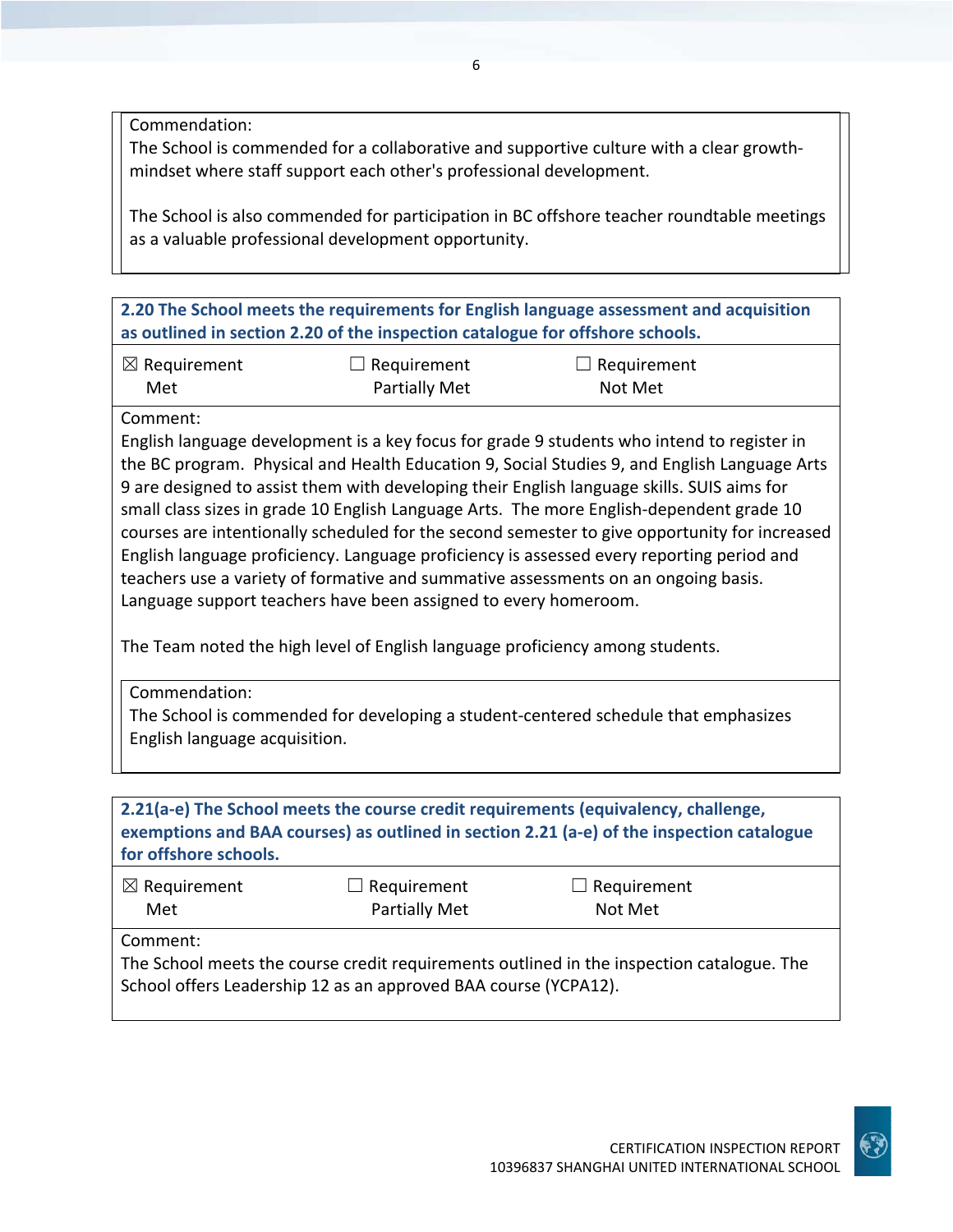| 2.21(f-g) The School meets the course overview/course planning requirements as outlined<br>in Schedule B Part I, 2. (e) of the Agreement; namely, that all BC program courses offered in<br>the School meet or exceed the ministry learning outcomes/learning standards identified in<br>the educational program guides for each course.                                                                    |                                                                                                                                                                                                                               |                               |  |  |
|-------------------------------------------------------------------------------------------------------------------------------------------------------------------------------------------------------------------------------------------------------------------------------------------------------------------------------------------------------------------------------------------------------------|-------------------------------------------------------------------------------------------------------------------------------------------------------------------------------------------------------------------------------|-------------------------------|--|--|
| $\boxtimes$ Requirement<br>Met                                                                                                                                                                                                                                                                                                                                                                              | $\Box$ Requirement<br><b>Partially Met</b>                                                                                                                                                                                    | $\Box$ Requirement<br>Not Met |  |  |
| Comment:                                                                                                                                                                                                                                                                                                                                                                                                    | The School meets the course credit requirements for equivalency, exempted and BAA<br>courses. The School offers Mandarin 9-12 and Chinese History 11 as courses exempted from<br>requiring delivery by BC-certified teachers. |                               |  |  |
| The Team reviewed curriculum planning documents, which give evidence of the School's<br>transition to the revised BC curriculum. Many course overviews demonstrate how course<br>content is used to focus on big ideas through essential questions, connect curricular<br>competencies to learning activities, and plan for both formative and summative assessment<br>opportunities.                       |                                                                                                                                                                                                                               |                               |  |  |
| 2.22 The School meets the instructional time allotment requirements as outlined in section<br>4.5 of the inspection catalogue for offshore schools, including the requirements set out in<br>sections 1.1 to 6, with the exception of s. $4(5)(b)$ , 4 (6), 5 (8)(a) and (d) and s. 5.3 of<br>Ministerial Order 41/91, the Educational Standards Order, enacted under the Independent<br><b>School Act.</b> |                                                                                                                                                                                                                               |                               |  |  |
| $\boxtimes$ Requirement<br>Met                                                                                                                                                                                                                                                                                                                                                                              | $\Box$ Requirement<br><b>Partially Met</b>                                                                                                                                                                                    | $\Box$ Requirement<br>Not Met |  |  |
| Comment:<br>The Team verified that the School offers 1228 hours of instructional time each year for<br>students, exceeding the required number of instructional hours per year.                                                                                                                                                                                                                             |                                                                                                                                                                                                                               |                               |  |  |



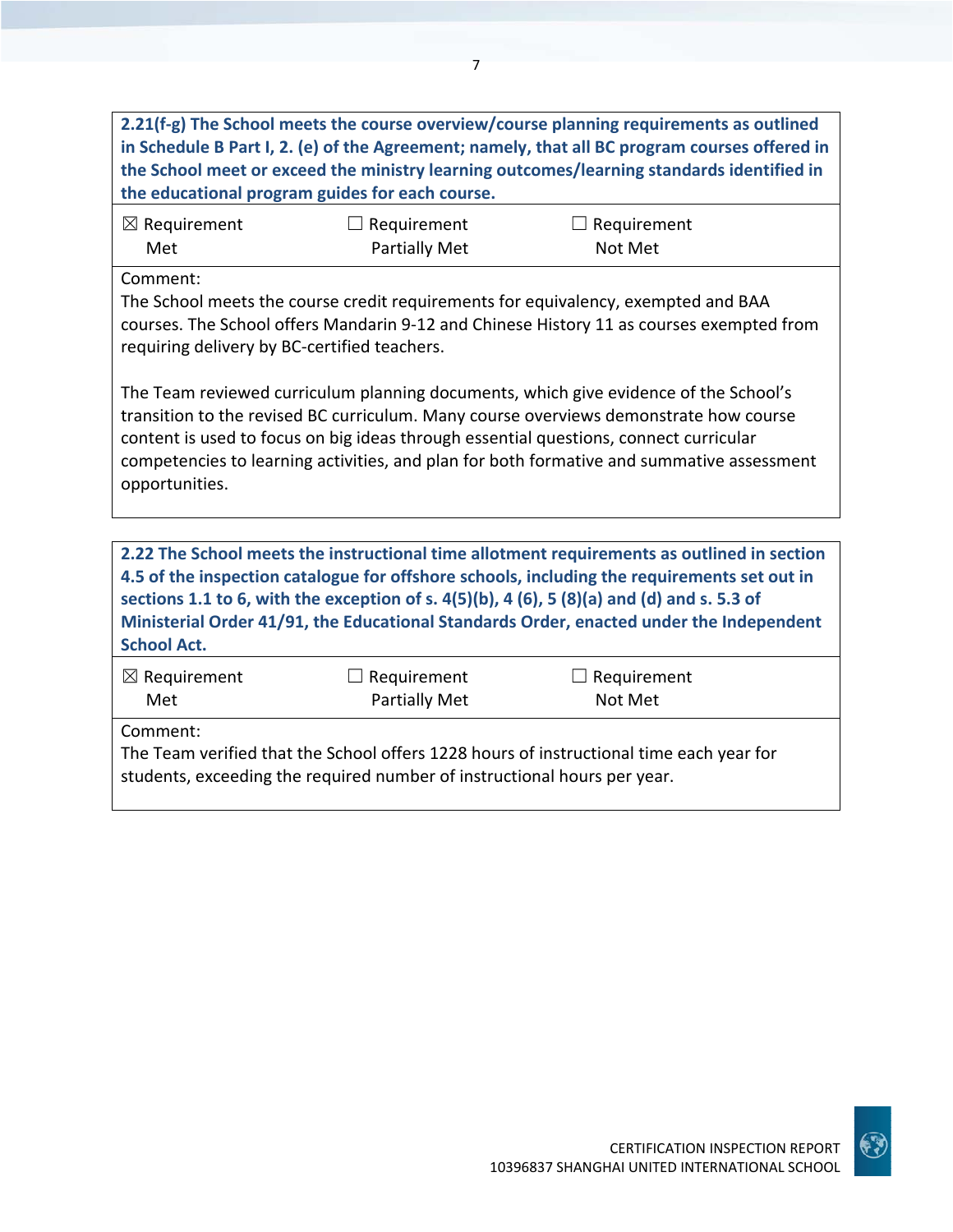# **2.23 The School meets the assessment methods requirements as outlined in section 2.23 of the inspection catalogue for offshore schools.**

| $\boxtimes$ Requirement | $\Box$ Requirement | $\Box$ Requirement |
|-------------------------|--------------------|--------------------|
| Met                     | Partially Met      | Not Met            |

#### Comment:

Cross‐grade meetings are used to ensure early identification and support for struggling students. Early in each term, teachers and administration compile grades, identify struggling students, and create plans to support students.

Common rubrics in common classes, regular communication amongst staff, and support of department heads all aid meaningful and consistent assessment and evaluation of students. Ongoing development of Fair Assessment Guidelines encourage teachers to determine the most recent, consistent, and accurate mark possible using a combination of formative and summative work across a variety of types of assessment.

Teachers are encouraged to develop and share rubrics well in advance of an assessment, along with clear expectations. When multiple teachers are teaching the same subject, they collaborate on assessment dates, assessments, and daily planning. For common assessments such as mid‐term exams or final exams, teachers work together and under the supervision of their respective department head to develop an assessment. Technology such as Moodle and Microsoft Teams has helped to make rubrics and expectations easier to access for students, helping to create better circumstances for consistency.

Commendation:

The School is commended for the steps taken to assist early identification of students at risk and to facilitate prompt intervention through cross-grade meetings.

The School is also commended for their intentional, meaningful, and ongoing development of Fair Assessment Guidelines.

| 2.24 The School meets the learning resources requirements as outlined in section 2.24 of<br>the inspection catalogue for offshore schools. |               |                    |  |
|--------------------------------------------------------------------------------------------------------------------------------------------|---------------|--------------------|--|
| $\boxtimes$ Requirement                                                                                                                    | Requirement   | $\Box$ Requirement |  |
| Met                                                                                                                                        | Partially Met | Not Met            |  |
| Comment:                                                                                                                                   |               |                    |  |
| The School Learning Resource Centre has almost 4,000 separate English language texts, some                                                 |               |                    |  |
| in multiple copies. The centre maintains subscriptions to many international magazines, and                                                |               |                    |  |
| has four 3D printers and a colour printer for student learning projects.                                                                   |               |                    |  |
| The Learning Resource centres also serves as the meeting place for the School's many clubs.                                                |               |                    |  |

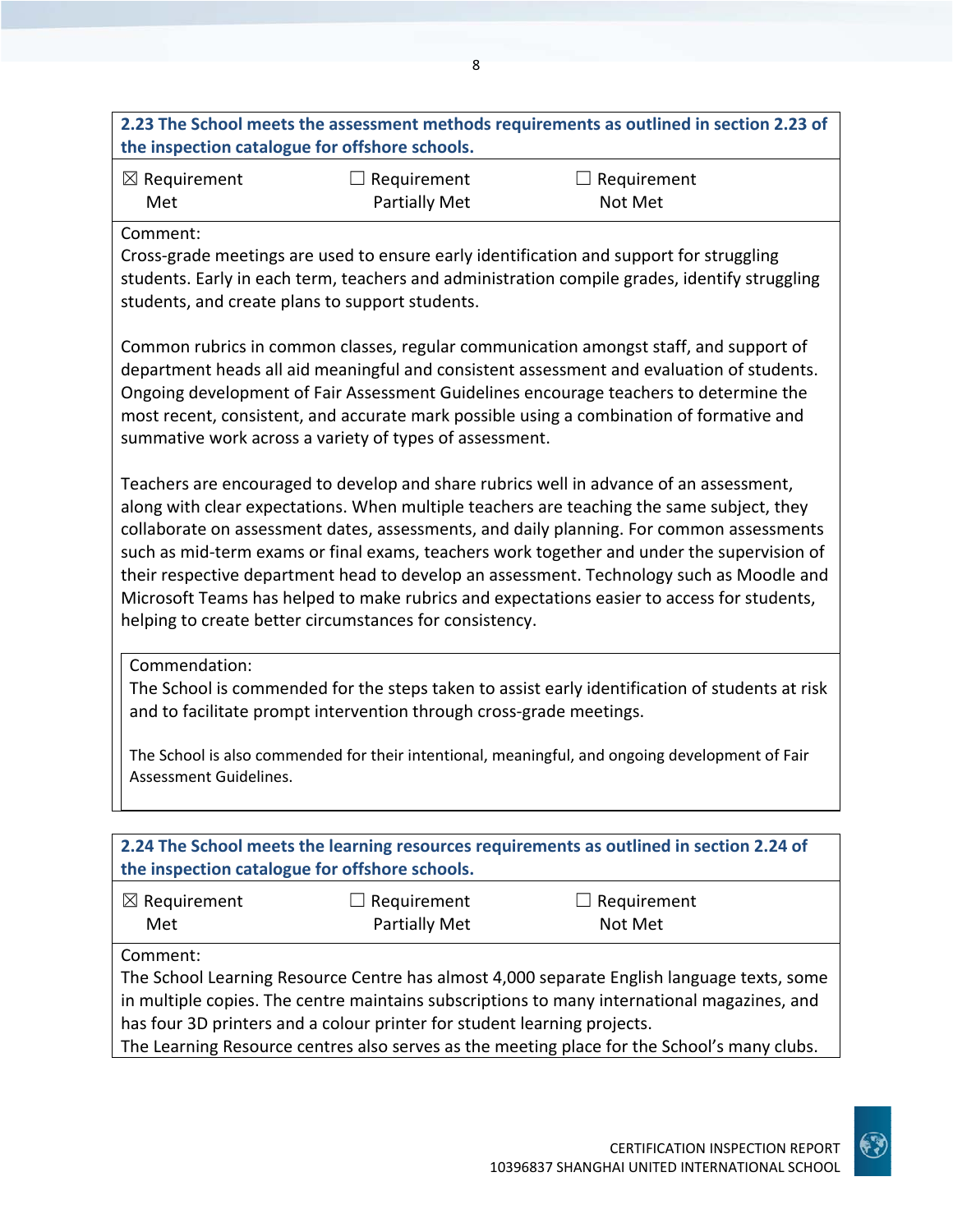The team noted in interviews with students that the clubs were considered engaging learning opportunities that complemented their classroom studies.

Commendation:

The School is commended for establishing teacher and student clubs that cover a broad range of student interests.

**2.25 The School meets the student progress report requirements as outlined in section 2.25 of the inspection catalogue for offshore schools.**

| $\boxtimes$ Requirement | $\Box$ Requirement   | $\Box$ Requirement |
|-------------------------|----------------------|--------------------|
| Met                     | <b>Partially Met</b> | Not Met            |

Comment:

The School meets the student progress report requirements outlined in the inspection catalogue. There are 4 formal reports annually and two formal student‐led parent teacher conferences per year, with Chinese homeroom teachers providing translation services as needed.

The Team confirms that the School provides descriptive written comments that reference the grade appropriate curriculum standards.

| 2.26 The School meets the parent/student handbook requirements as outlined in section<br>2.26 of the inspection catalogue for offshore schools.                                                                         |                                            |                               |  |
|-------------------------------------------------------------------------------------------------------------------------------------------------------------------------------------------------------------------------|--------------------------------------------|-------------------------------|--|
| $\boxtimes$ Requirement<br>Met                                                                                                                                                                                          | $\Box$ Requirement<br><b>Partially Met</b> | $\Box$ Requirement<br>Not Met |  |
| Comment:<br>The parent/student handbook meets the Ministry's standards. It has been updated for the<br>2020/2021 school year, and includes key information about school policies, dispute<br>resolution processes, etc. |                                            |                               |  |

| 2.27 The School meets the teacher handbook requirements as outlined in section 2.27 of<br>the inspection catalogue for offshore schools. |                                            |                                                                                 |  |
|------------------------------------------------------------------------------------------------------------------------------------------|--------------------------------------------|---------------------------------------------------------------------------------|--|
| $\boxtimes$ Requirement<br>Met                                                                                                           | $\Box$ Requirement<br><b>Partially Met</b> | $\Box$ Requirement<br>Not Met                                                   |  |
| Comment:                                                                                                                                 |                                            | The teacher handbook is detailed and comprehensive. The statement regarding the |  |

employment contract being exclusively between the Owner/Operator and the teachers has